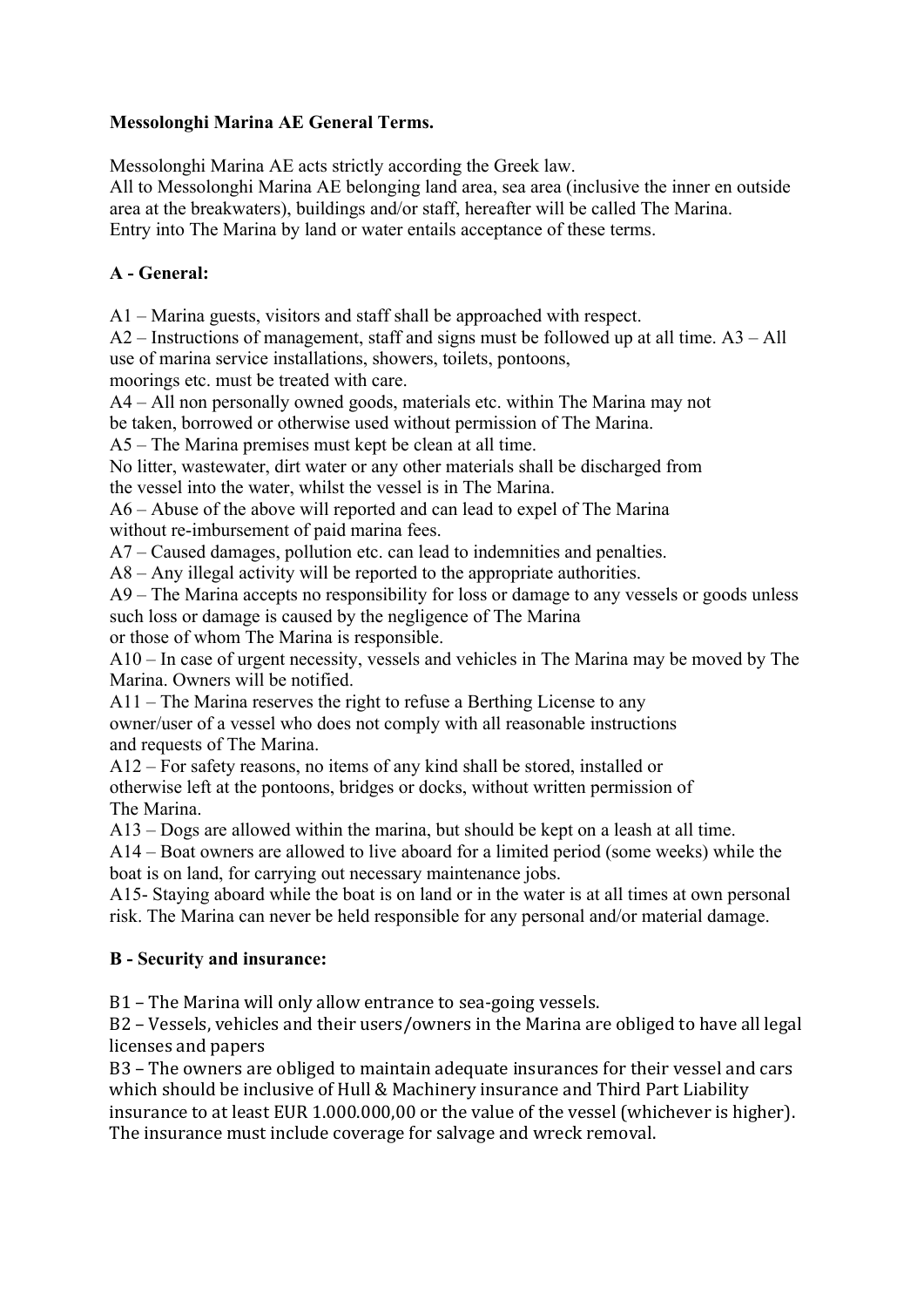The owner is obliged to submit a copy of such insurance to the Marina at signing of the agreement and must keep The Marina informed on any change and/or update of the insurance.

B4 – Vessels staying in The Marina and not having an officially signed agreement, insurance and/or not having paid in full their financial obligations, are not covered by the Marina Insurance.

## **C - Price and payment terms:**

 $C1$  – All prices are exclusive VAT, and can be altered without prior notice.

C<sub>2</sub> – Fees are calculated at L<sub>.O.A.</sub>

C3 - Daily fees are valid from the arrival time until 14.00 of the next day.

 $C4$  – Mooring fees must be paid in advance.

 $C5$  – Paid fees cannot be (partially) returned unless agreed in writing.

C6 – Boats are not allowed to sail unless all outstanding payments are settled.

 $C7$  – Reservations are valid after receiving a signed copy and the agreed payments.

 $C8$  – Nothing in the license shall entitle an Owner to the exclusive use of a specific berth, unless agreed in writing.

C9 - Agreements will end automatically after the expiration date and will not be extended without prior written notice.

C10 - All vessels are allowed to park one car in The Marina without charge.

 $C11$  – Campers, trailers etc. will be charged a fee.

 $C12$  – The Marina has the right to exercise a general lien upon any vessel and/or other property of the vessel's owner whilst in The Marina, until any payment due to The Marina in respect of the vessel and/or other such property whether on account of rental, storage, commission, access or berthing charges, work done or otherwise is paid in full.

# **D – Services**

D1 - The Marina accepts no responsibility for delivered goods unless receipt with a signed document and stored in a secured storage room.

For this service The Marina will charge a (day) fee.

D2 - All marina services, mooring fees, agreement etc. will be offered in writing and carried out after signed order and agreed payments.

The Marina reserves the right to introduce/amend regulations, which relate solely to the administration of The Marina and which are not inconsistent with these Terms.

Such regulations and any amendments shall become effective from the date they are being displayed on The Marina's public notice board, The Marina's

website or other prominent places at The Marina's premises.

Any question arising as to the interpretation of the agreement, terms,

regulations and conditions shall be determined by The Marina and/or an independent mediator whose decision will be final.

Any further information required in respect of these General Terms can be obtained from The Marina Manager.

Messolonghi, 01-07-2011

Marina Messolonghi AE Management